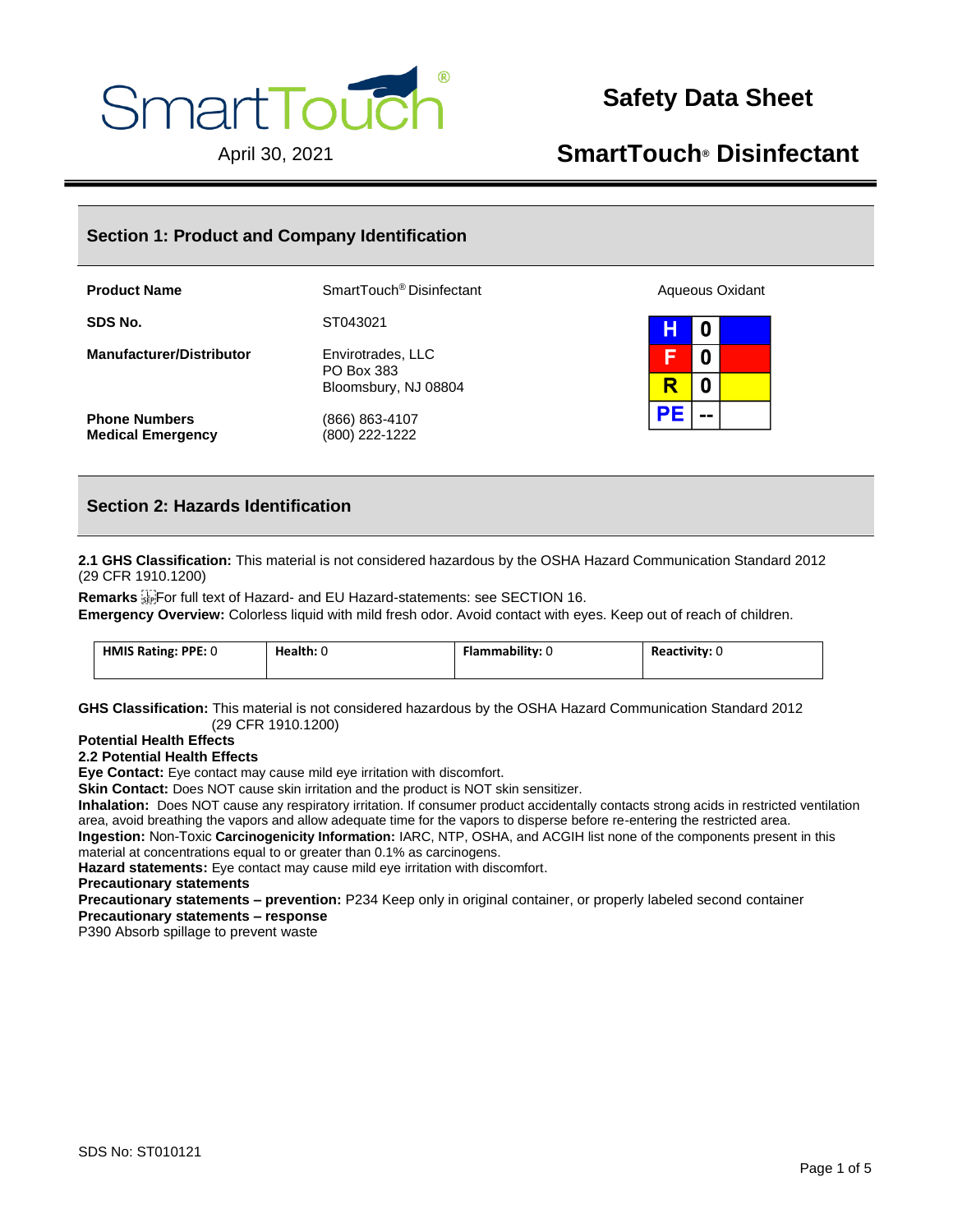## **Section 3: Composition / Information on Ingredients**

| Ingredients                                    | <b>CAS Number</b> | Wt $%$ |
|------------------------------------------------|-------------------|--------|
|                                                |                   |        |
| Oxychlorine Compounds                          | Mixture           | 0.200  |
| n-Alkyl Dimethyl Benzyl Ammonium Chloride      | 68391-01-5        | 0.125  |
| n-Alkyl Dimethyl Ethylbenzyl Ammonium Chloride | 85409-23-0        | 0.125  |
| Inert Ingredients                              | Mixture           | 99.55  |

At these concentrations none of the ingredients are known to pose any hazards to human health.

### **Section 4: First Aid Measures**

#### **Inhalation**

Does NOT cause any respiratory irritation. If consumer product accidentally contacts strong acids in restricted ventilation area, avoid breathing the vapors, and allow adequate time for the vapors to disperse before re-entering the restricted area.

### **Skin Contact**

Does NOT cause skin irritation.

### **Eye Contact** In case of contact, flush eyes with plenty of water.

**Ingestion** Non-toxic. Give a glass of water.

## **Section 5: Fire Fighting Measures**

**Flammable Properties: Flash Point:** Not Available (Non Flammable)

**Flammable Limits: Lower Flammable Limit:** Not Established

**Burn Rate:** Unknown

**Upper Flammable Limit:** Not Established

**Flammability Classification:** Non-Flammable liquid **Auto ignition Temperature:** Not Established

**Hazardous Combustion Products:** Thermal or other decomposition may yield chlorine dioxide or chlorine.

**Extinguishing Media:** N/A (Non-Flammable liquid) **Additional Considerations:** None

**FIRE FIGHTING INSTRUCTIONS:** Non-Flammable liquid

**NFPA Rating: Health:** 0 **Flammability:** 0 **Reactivity:** 0 **PPE:** None

# **Section 6: Accidental Release Measures**

### **Spill Clean Up**

No special cleanup measures are required for the consumer product. To avoid the possibility of "bleaching" the spill should be absorbed with paper towels, and the area rinsed with clean water.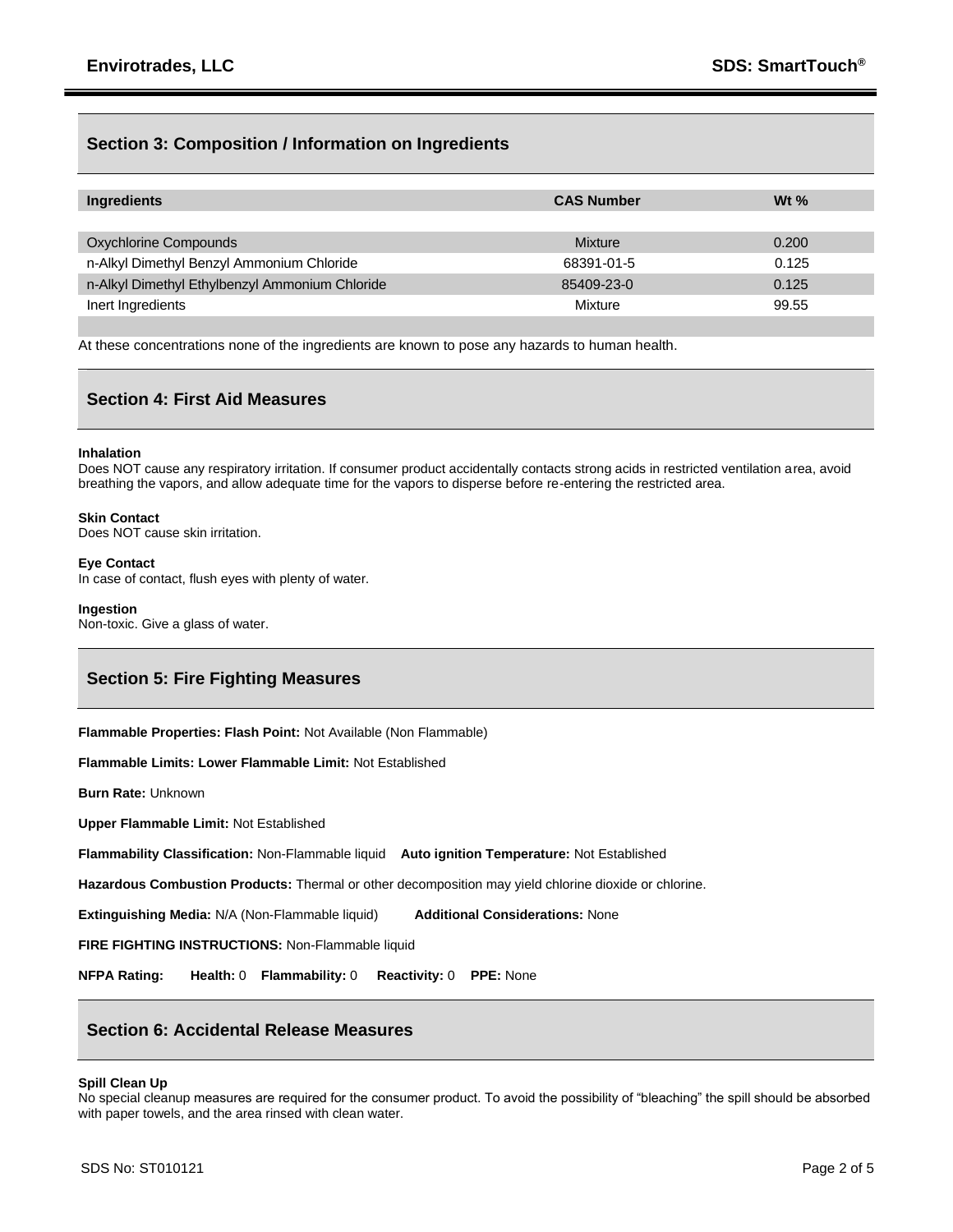### **Accidental Release Measures**

Spills are slippery and should be cleaned up promptly.

## **Section 7: Handling and Storage**

**Handling:** Keep away from heat and strong acids. Do not ingest. Keep container closed. Use only with adequate ventilation.

Storage: Keep container tightly closed and sealed until ready for use. Keep container in a well-ventilated place. Do not store above 90°F (40°C) or near fire of open flame. Store large quantities in buildings to comply with OSHA 1910.106. Do not transfer contents to bottles or other unlabeled containers. Do not reuse empty containers. Keep out of reach of children.

**Incompatible materials:** Strong acids **Special Packaging Materials:** None

# **Section 8: Exposure Control/ Personal Protection**

**Engineering Controls:** Use in adequately ventilated areas.

#### **Personal Protective Equipment:**

**Eye/Face Protection:** Not required for consumer product.

**Skin Protection: Not required for consumer product.** 

**Respirators:** None required for normal use. If consumer product accidentally contacts strong acids in restricted ventilation area, Avoid breathing the vapors, and allow adequate time for the vapors to disperse before re-entering the restricted area.

#### **Exposure Limits:**

#### **Oxychlorine Compounds: n-Alkyl Dimethyl Ethylbenzyl Ammonium Chloride:** PEL (OSHA): Not available PEL (OSHA): Not available TLV (ACGIH): Not available

**n-Alkyl Dimethyl Benzyl Ammonium Chloride:** PEL (OSHA): Not available TLV (ACGIH): Not available

### **Section 9: Physical and Chemical Properties**

| Appearance:                              | Colorless liquid    | Odor:                       | Mild-Fresh         |
|------------------------------------------|---------------------|-----------------------------|--------------------|
| <b>Physical State:</b>                   | Liauid              | pH:                         | 8 - 9              |
| <b>Boiling Point (°F):</b>               | 212                 | <b>Solubility in Water:</b> | 100%               |
| <b>Freezing Point (°F):</b>              | 32                  | Vapor Pressure (mm Hq):     | Not Available      |
| <b>Volatile Organic Compounds (VOC):</b> | None                | <b>Evaporation Rate:</b>    | Less than Ether    |
| <b>Specific Gravity:</b>                 | 1.003 @ 68°F (20°C) | Density (lb/gal):           | 8.40 @ 68°F (20°C) |

## **Section 10: Stability and Reactivity**

**Chemical Stability:** The product is stable. **Incompatibility with other Materials:** Strong acids

**Conditions to avoid:** Contact with strong acids **Hazardous Polymerization:** Will not occur.

**Hazardous Decomposition Products:** Thermal or other decomposition may yield chlorine dioxide or chlorine.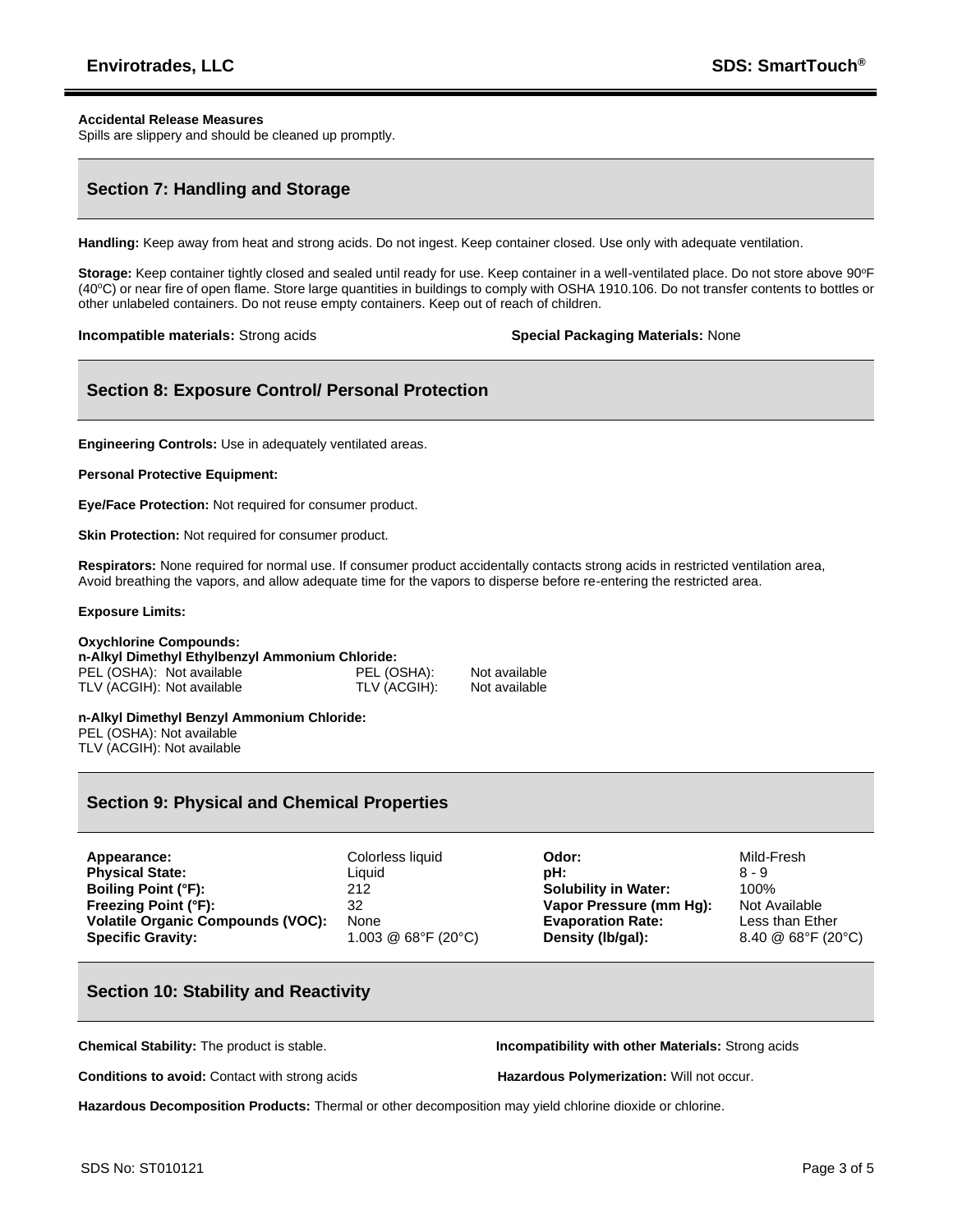# **Section 11: Toxicological Information**

**TOXICITY TESTING –** ACUTE **Inhalation** – Studies with Wistar Albino rats exposed to a respirable aerosol made from a solution of SmartTouch® at a level of 2.08 mg/l for four hours resulted in no deaths and no abnormal necropsy observations. **Eye Contact** – Studies with New Zealand white rabbits showed this product is a very mild ocular irritant; mild conjunctival irritation was observed, but cleared within 24 hours. **Skin Contact** – Study of dermal toxicity in New Zealand white rabbits showed the product to be non- toxic: Dermal LD50> 5,000 mg/kg of body weight; Study of dermal irritation in New Zealand white rabbits showed the product is not a dermal irritant. In Dermal Sensitization studies, SmartTouch® was determined not to be a sensitizer. **Swallowing** - Acute oral toxicity in albino rats: Non-toxic LD50>5,000 mg/kg of body weight.

**EPA TOXICITY RATING – IV** This is the lowest category on the scale and is designed for substances that are the least hazardous.

# **Section 12: Ecological Information**

**Environmental Hazards:** No data available.

**Environmental Fate:** No data available.

## **Section 13: Disposal Considerations**

**Waste Disposal:** Treatment, storage, transportation, and disposal must be in accordance with applicable Federal, State/Provincial and Local regulations.

## **Section 14: Transport Information**

**Shipping Information: Not regulated by DOT, IMO/IMDG and IATA/ICAO for ground, air or ocean shipments.**

## **Section 15: Regulatory Information**

### **U.S. Federal Regulations:**

**TSCA:** All components appear in TSCA Inventory **CSHA:** Refer to Section 8 for exposure limits.

### **CERCLA SARA Hazard Category:**

**Section 311 and 312:** This product has been reviewed according to the EPA "Hazard Categories" promulgated under Sections 311 and 312 of the Superfund Amendment and Reauthorization Act of 1986 (SARA Title III) and is considered, under applicable definitions, to meet the following categories: None

**Section 313:** This product contains following substances subject to the reporting requirements of Section 313 of Title III of the Superfund Amendments and Reauthorization Act of 1986 and 40 CFR Part 372: None.

**State regulations:** State Right to Know information is not provided. **California prop. 65 (no significant risk level):** None

### **International Regulations:**

**Canadian WHMIS:** Not controlled

**Canadian Environmental Protection Act (CEPA):** Additional information available upon request.

**EU Regulations:** Additional information available upon request.